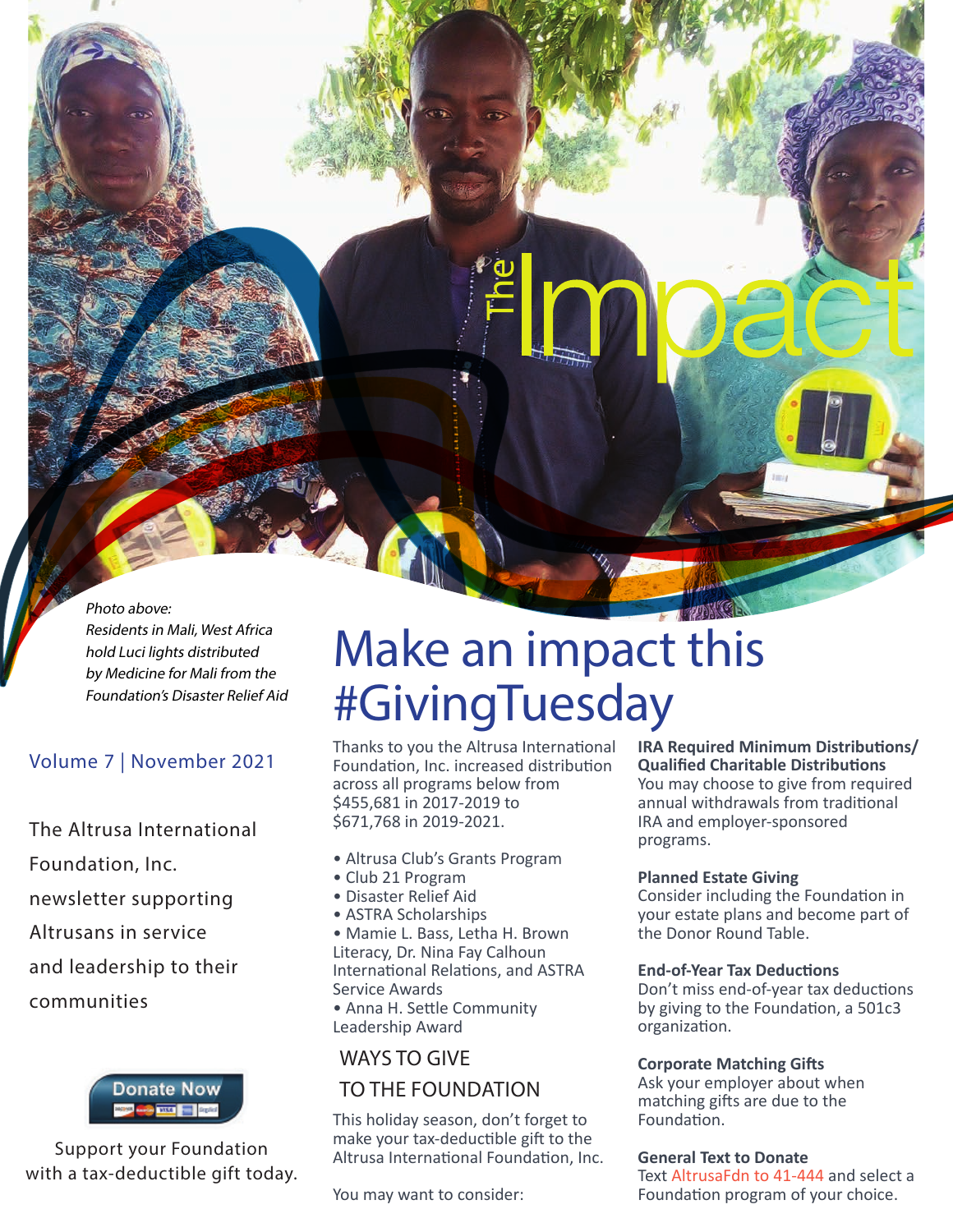## We're hiring a Foundation Coordinator

The Foundation office is looking for a new staff member. The position is for a full-time Foundation Coordinator who is located in Chicago or the surrounding areas.

The primary responsibilities of the Foundation Coordinator will be focused on managing the Foundation's QuickBooks records, which includes data entry and assisting the annual audit process. Additional duties include marketing, social media, and fundraising support that develops with the Board of Trustees annual campaign plans.

The Foundation Coordinator position requires a bachelor's degree in finance, communication, marketing, or a related field with 2-3 years experience. A candidate who is fluent in Spanish is preferred. The salary range is \$40,000-\$50,000 based on experience.

[Click here for more information](https://www.indeed.com/viewjob?t=foundation+coordinator&jk=55e9aabf1d813f2b&_ga=2.11230644.1814924806.1637609798-1473324256.1637609798) on the Foundation Coordinator position. Cover letters and resumes may be sent to Executive Director Shawna Veldhuizen at [foundation@altrusa.org](mailto:foundation@altrusa.org)

# Increase in Convention Awards'Amounts

The Board of Trustees agreed to increase the amounts of the Mamie L. Bass Service, Letha H. Brown Literacy, and Dr. Nina Fay Calhoun International Relations Awards given by the Association at the Altrusa International Conventions.

The first place awards were \$300 each, then second and third place awards were \$75.

Now - the first place winners will receive \$500. Second and third place winners will each receive \$100.

In addition, the Altrusa International Foundation's Anna H. Settle Community Leadership Award amount is increased from \$2,000 to \$4,000.

Nominations for the CLA may be sent to [foundation@altrusa.org.](mailto:foundation@altrusa.org) The deadline is May 15, 2023.

# Update your Lucente pin finish

The Board of Trustees approved a new look for the Lucente Lamplighter pin. The original pin design will now reflect a polish/ sandblast finish, with a Sunburst Center.



For members that were awarded the original Lucente Lamplighter pin, and would like to have the new finish, please mail your Lucente pin to Doc Morgan. The cost is \$24.84. Please insure the pin's package for \$100 when shipping.

The address is 108 S. 2nd Street, St. Charles, IL 60174

### **Congratulations** to those awarded a grant in cycle one

This cycle, the Grants Committee expedited its review process to ensure Altrusa Clubs receive project funding a full month ahead of schedule. The Board of Trustees approved funding for two new international organizations under the Club 21 Program.

The next grants deadline is March 15, 2022. The Club 21 Program will support children's camps in Cycle Two.

Please share the Club 21 Program information with international organizations or children's camps eligible in the guidelines.

The application must come from the organization to the Foundation office. But the Grants Committee does like to see Altrusa Club connections to the organizations supported by Club 21.

Be sure to email applications to [foundation@altrusa.org](mailto:foundation@altrusa.org) DO NOT MAIL APPLICATIONS TO THE CHICAGO OFFICE.

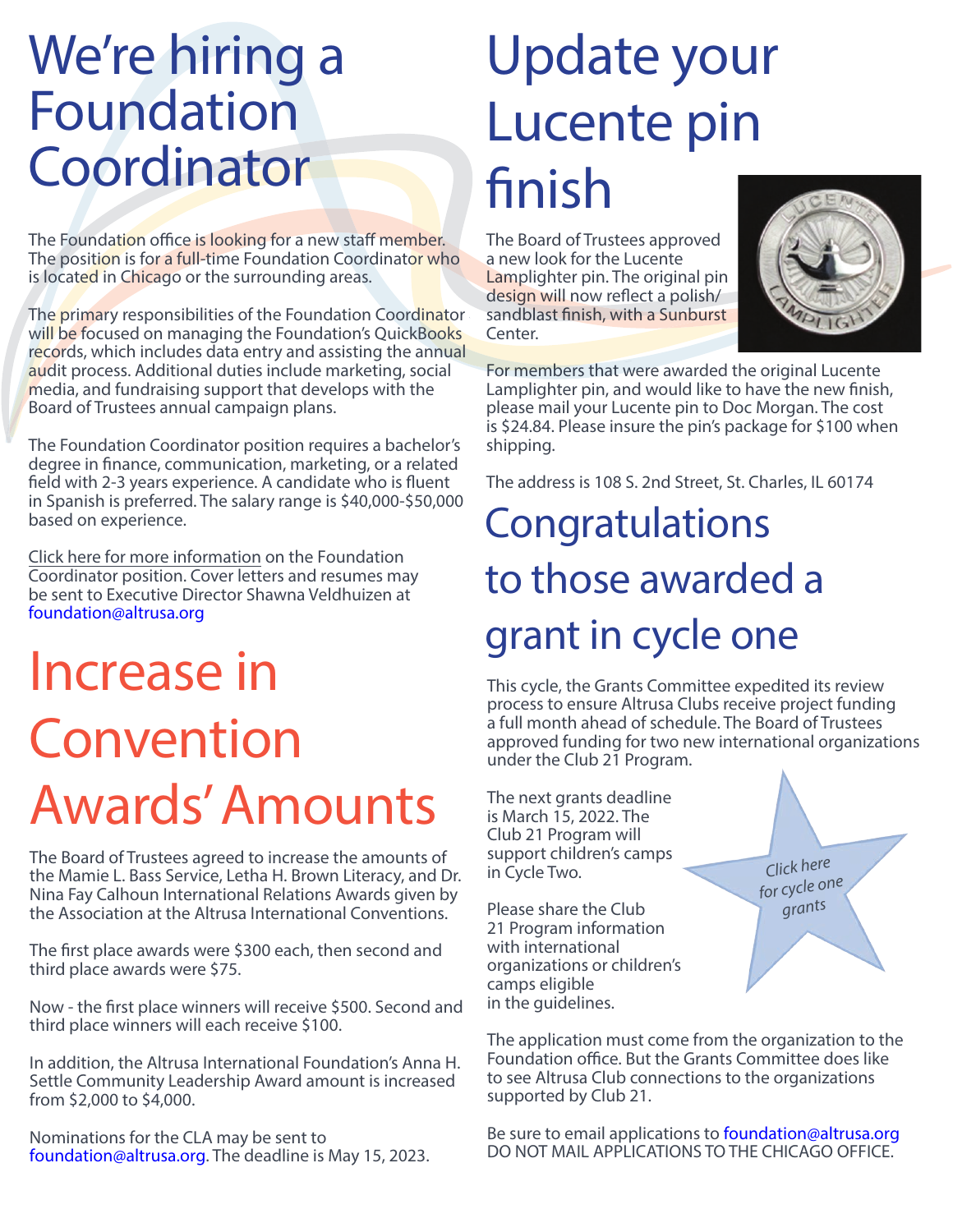# Spotlight an Altrusa Club

### Altrusa International of Reno/Sparks, Nevada | District Eleven

In each issue of The Impact the Foundation highlights the great work of Altrusa Clubs through the Grants Program. The spotlight in this issue is on "Motel/Hotel Outreach (targeted to the low income)", a service project adopted by Altrusa International of Reno/Sparks, Nevada.

"In addition to giving items to our community members in need, we also help to connect them with community resources that they can use should they need food, clothing, etc," President Courtney Vogt of the newly-chartered Reno/Sparks Nevada Club

Homelessness in the Reno/Sparks area continues to rise. The Mission of the Reno/Sparks Club is to provide outreach to those in low-income housing and to help prevent further homelessness. There are currently twelve homeless shelters in the area, which provide occupants with essential products and services. However, those living in motels or other economical housing units do not receive this type of care. There is no organization addressing simple living needs. The newly chartered club decided that by providing items such as detergent, cleaning supplies, books and snacks, they can lessen the financial worries of these community members about choosing between essentials items for their family and rent thereby keeping a roof over their heads.

The City of Reno estimates there are over 4,000 people living in government subsidized or low-cost motels/ hotels, apartments, trailer parks or complexes. This population is surviving paycheck-to-paycheck and often find themselves on the brink of losing their home. There is little left financially to spend on daily personal needs. In addition, mental health services and social workers, who are available at homeless shelters, are not present in these low-income housing facilities.

"Our community members can feel lonely, depressed and abandoned by society," said President Courtney Vogt. This is where she and her club decided to help.

Altrusa Reno/Sparks NV chartered in October 2020. As a club-in-formation, they had already started several service projects in their community. District Eleven Altrusans were excited to see their constant Facebook events and service projects of this energetic, young club.

The Service Committee brought the need to the members attention and the club unanimously voted to support the project. "We encouraged donations from members, co-workers, family and friends, and were able to purchase additional items with monetary gifts," said President Courtney Vogt.

They partnered with local non-profits such as Lexie's Gift, Project 150, Women and Children's Center of the Sierras, The Community Food Pantry, and Katie Grace Foundation to help supply other needed items.

The project was launched in March of 2021 and they have already sponsored several outreach events. They estimate 50 individuals and/or families have received fundamental supplies.

Photo right: members of the Reno/Sparks NV Club set up supplies for project "Motel/Hotel Outreach"



The \$2,000 "New Club" grant that the Reno/Sparks NV Club received from the Altrusa International Foundation, Inc. will help to purchase essential resources, supplies and books to give away to their under- privileged community members.

"We expect two to three hundred more community members will benefit now that we've received the first Foundation "new club" grant," President Courtney Vogt of the newly-chartered Reno/Sparks Nevada Club

Each month, the Altrusa Reno/Sparks club selects a location and the Altrusans work with the facility manager to distribute basic necessities. This includes weekly or monthly room rentals in motels and hotels, as well as trailer parks, senior complexes, and low-cost apartments.

On a prearranged date, Altrusans arrive with a table, their Reno/Sparks NV club banner, and supplies. The club members display items such as toiletries, hygiene products, cleaning supplies, new blankets, books, and small toys. The manager notifies residents in advance, so they are prepared to 'shop'. Items are all free and residents take what they need. These individuals often collect additional supplies for those who are homebound and unable to attend.

The Altrusans distribute flyers to each person with a list of resources in the area. Charities include Meals on Wheels, Senior Citizen Centers, Agency on Aging, Veteran's Administration, health clinics, food pantries, and clothing outlets.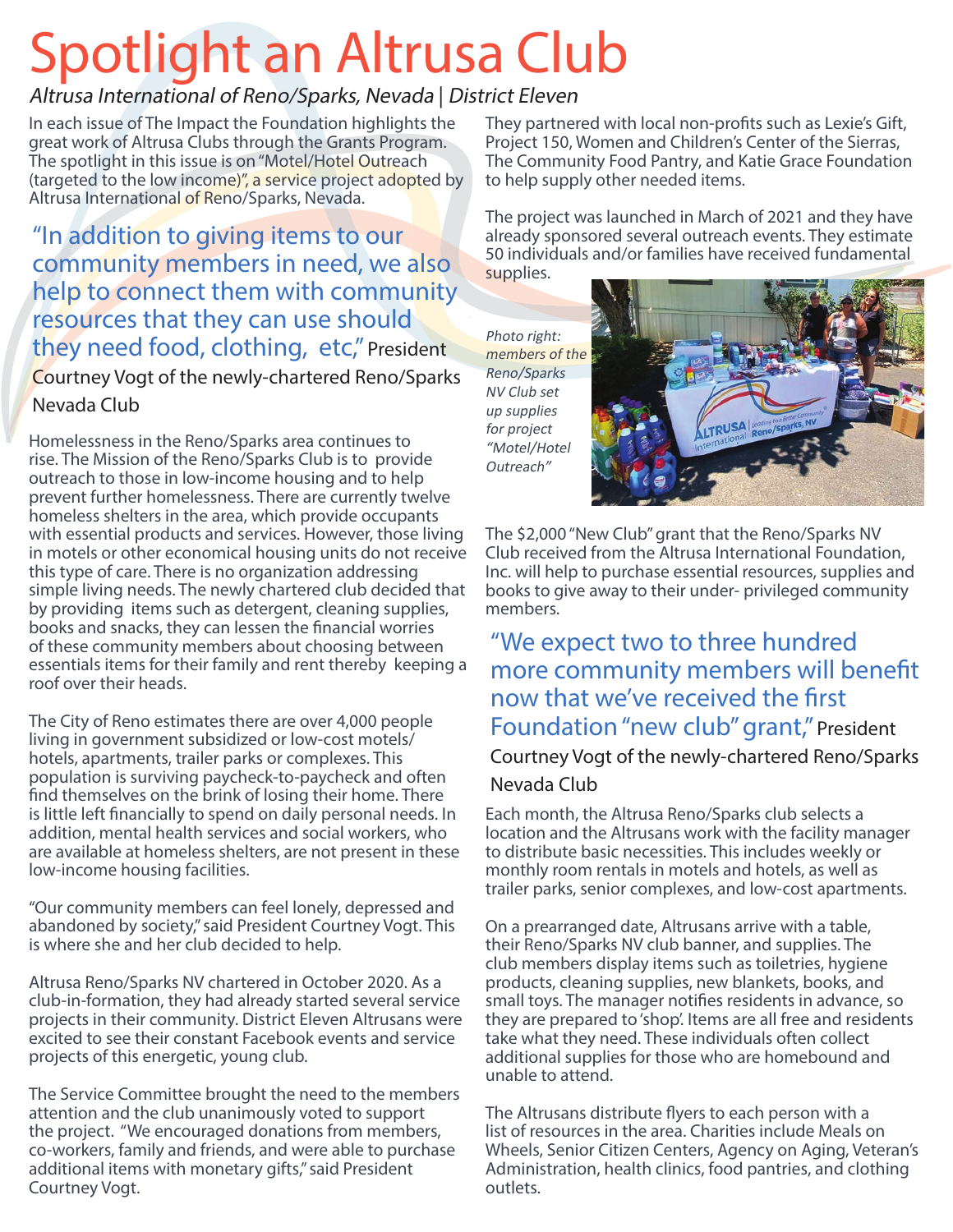Grants of \$250 to \$4,000 are available through sponsoring Altrusa Clubs from the Altrusa International Foundation, Inc. to improve the economic well-being and quality of life through the foundation's commitment to community and International service and literacy. The "New Club" grant is a one-time grant offered to newly-chartered Altrusa and ASTRA clubs. The Altrusa or ASTRA club has twelve months from its charter date to request the "New Club" grant. The Grants Program application may be used for the grant. The purpose of the "New Club" grant is to provide newly-chartered clubs money to start working on a service project without having to wait for the next spring or fall grant cycle.

Leslie Johnson 2021-2023 Foundation Chair

Courtney Vogt Club President, Altrusa International of Reno/Sparks NV

Please send nominations for Spotlight an Altrusan, or Altrusa Club, to [foundation@altrusa.org](mailto:foundation@altrusa.org)

### Foundation makes commitment to Mamie L. Bass gravesite

Mamie L. Bass, the first Altrusa President, is buried at the Crown Hall Cemetery located in Indianapolis, Indiana.

Recently, the cemetary contacted a Past District Six Governor asking for support to upkeep Mamie's gravesite.

The Board of Trustees agreed a letter will be sent committing to five years of upkeep at \$200 per year.



Mamie L. Bass gravesite, photo above

## Governor's Disaster Relief Spotlight

Bayou Boeuf Elementary School request from District Four Governor Susie Quillen

Disaster Relief Aid is available from the Foundation as needed. The Altrsua International Foundation, Inc. shall respond to disasters specific to Districts and their surrounding areas. Monies from this fund may go to another relief agency to enhance overall first responders relief efforts. Disbursements from this fund shall be initiated by the District Governor's written request to the International Foundation.

This spotlight is on "Bayou Boeuf Elementary School", from a request by District Four Governor, Susie Quillen. Bayou Boeuf Elementary School is located in Lafourche Parish, Louisiana. Its original 1904 school building, the "Little Red Schoolhouse" was listed on the National Register of Historic Places in 2004.

Bayou Boeuf Elementary School, photo right



Bayou Boeuf Elementary School is the oldest working schoolhouse in the State of Louisiana. The school serves over 250 students from Pre-K to K-5.

"The Little Red Schoolhouse" was devastated on August 29, 2021 when Hurricane Ida came to shore. It caused a levee to breach which resulted in the flooding of the school. The teachers and their students lost all school supplies and will have to replace them out of pocket.

According to Lafourche Parish Superintendent Jarod Martin, "the Bayou Boeuf was one of the schools that sustained the heaviest damage in this parish."

Many of the student's homes were flooded along with their school. Teachers and their students are displaced from their homes due to storm related damage.

"How concerned am I? If you pick up a thesaurus, whatever's the word for 'most concerned'. We were brimming with optimism and confident that we were going to defeat COVID, confident we were on a better path. And now we've got another setback,"said Jarod Martin, Lafourche Parish Superintendent.

Governor Sue Quillen requested \$2,500 under the Disaster Relief Aid's Governor Disaster Relief Fund. The monies will be used to purchase school supplies such as pencils, crayons, notebooks, binders, glue, scissors, paper,